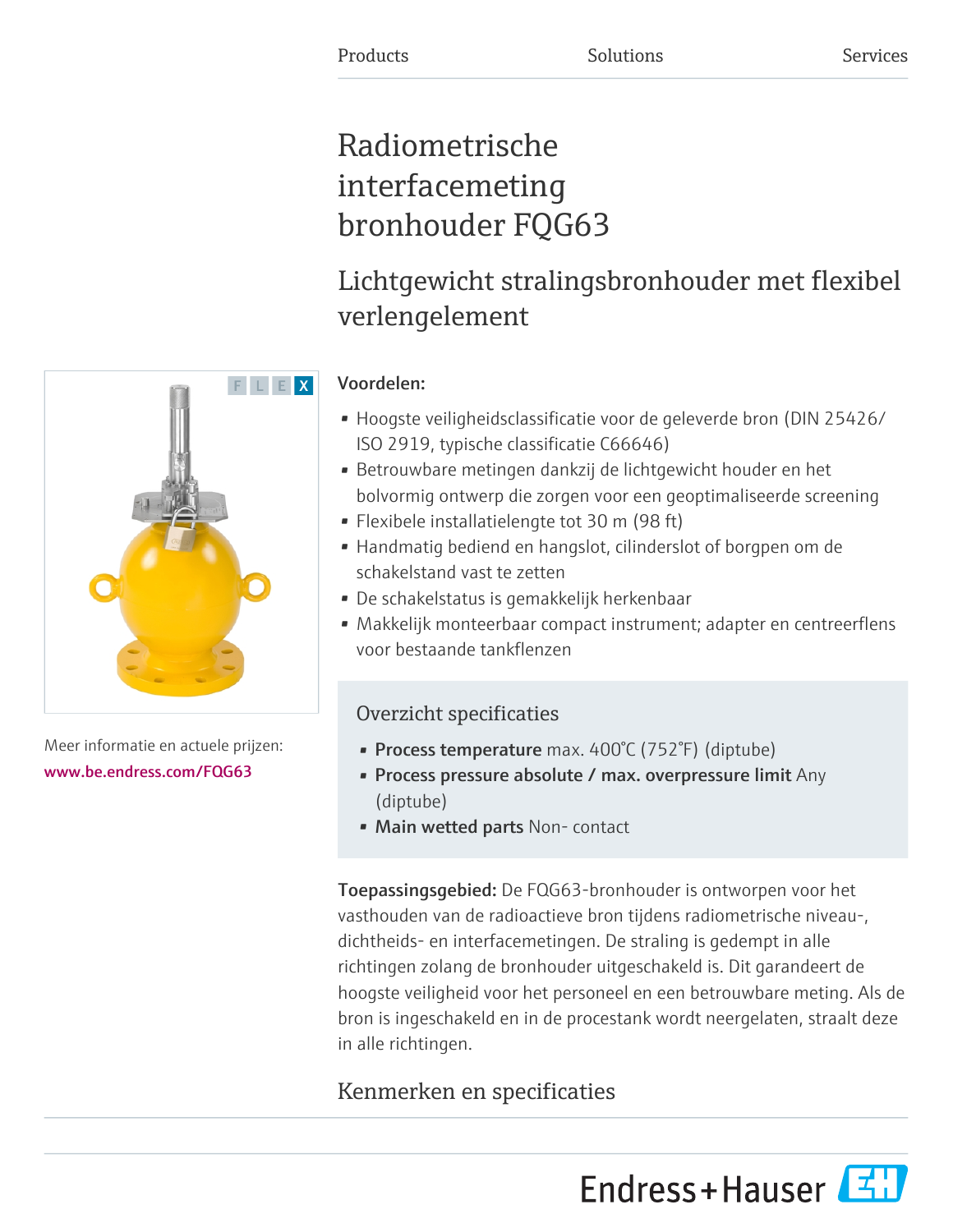# Point Level / Solids Meetprincipe

Radiometric Limit

# Characteristic / Application

Source container with flexible extension element to position the source inside the process vessel (diptube) Approximately 87kg Adapter flange: 10kg

# Specialities

Control area calculation with Applicator

# Ambient temperature

-52 °C...+200 °C (-61 °F...+392 °F)

### Process temperature

max. 400°C (752°F) (diptube)

Process pressure absolute / max. overpressure limit Any (diptube)

# Main wetted parts

Non- contact

# Process connection

Non- contact

### Process connection hygienic

Non- contact

Continuous / Solids Meetprincipe

Radiometric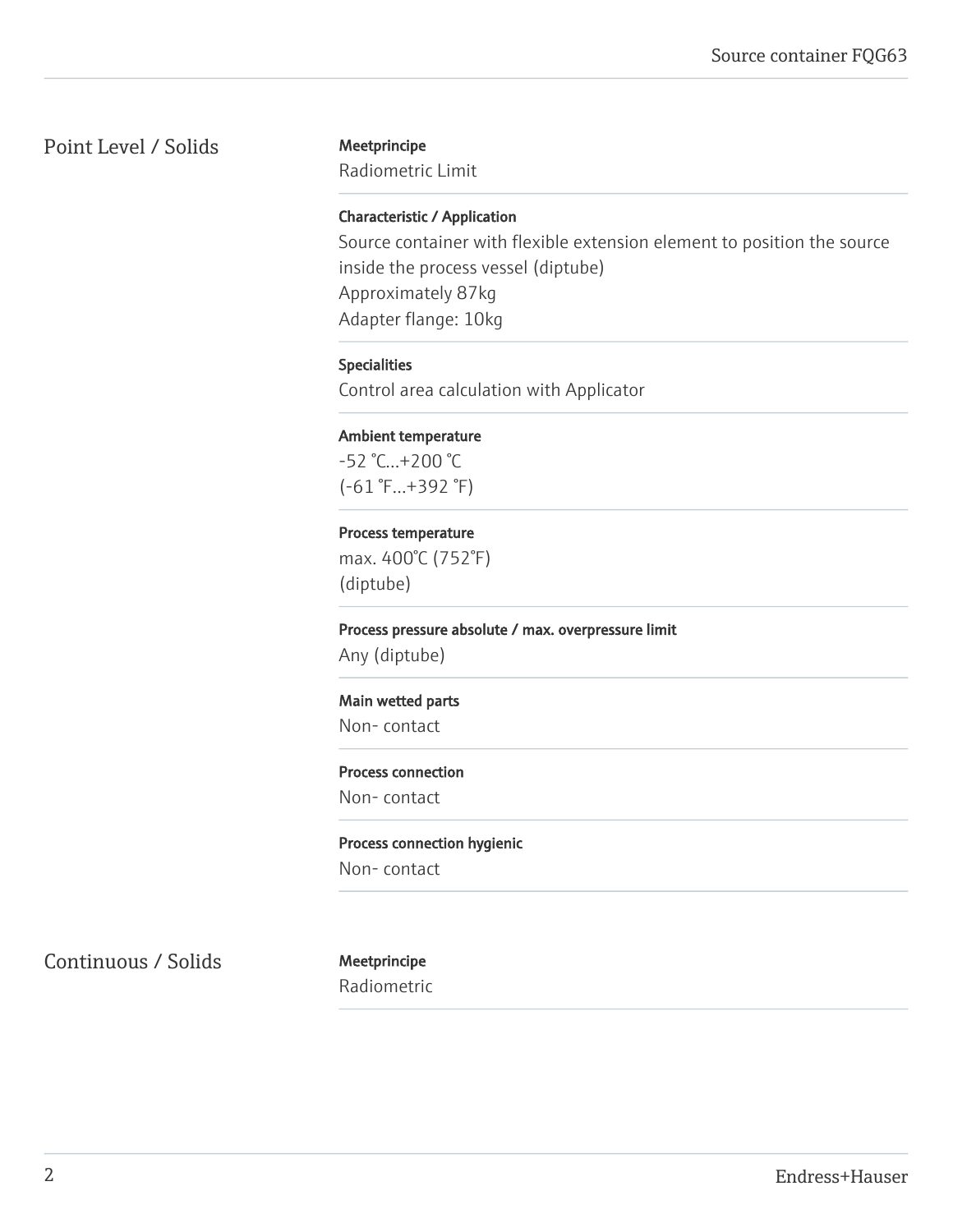Continuous / Solids

# Characteristic / Application

Source container with flexible extension element to position the source inside the process vessel (diptube) Approximately 87kg Adapter flange: 10kg

# Specialities

Control area calculation with Applicator

# Ambient temperature -52 °C...+200 °C (-61 °F...+392 °F)

Process temperature max. 400°C (752°F)

# Process pressure absolute / max. overpressure limit Any (diptube)

Main wetted parts

Non-contact

### Process connection

Non-contact

Continuous / Liquids Meetprincipe

Radiometric

# Characteristic / Application

Source container with flexible extension element to position the source inside the process vessel (diptube) Approximately 87kg Adapter flange: 10kg

### Specialities

With flexible extension element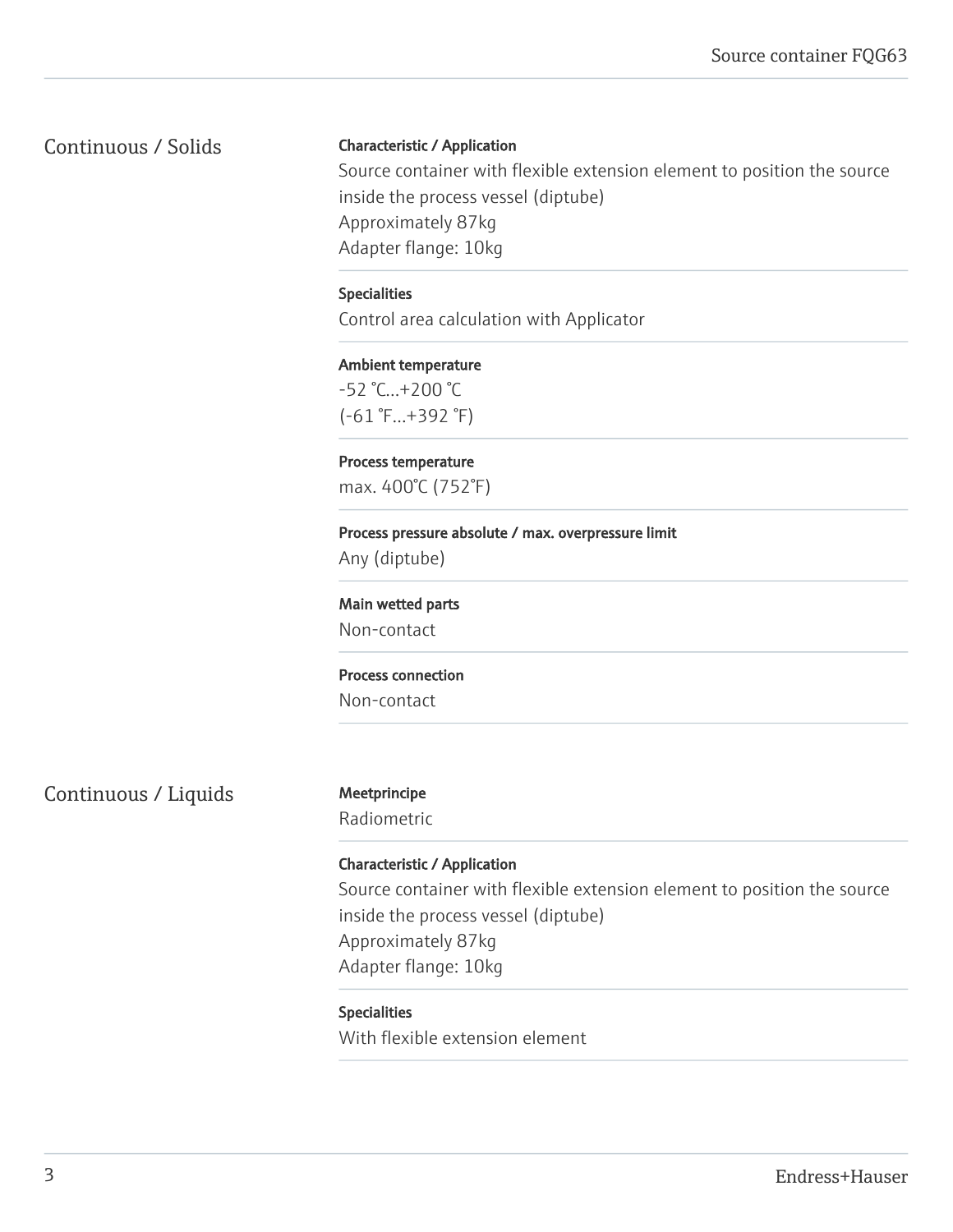# Continuous / Liquids

Ambient temperature -52 °C...+200 °C (-61 °F...+392 °F)

Process temperature max. 400°C (752°F)

Process pressure absolute / max. overpressure limit

Any (diptube)

Main wetted parts Non-contact

Process connection Non-contact

Point Level / Liquids Meetprincipe

Radiometric Limit

Characteristic / Application Source container with flexible extension element to position the source inside the process vessel (diptube) Approximately 87kg Adapter flange: 10kg

Specialities Control area calculation with Applicator

Ambient temperature -52 °C...+200 °C (-61 °F...+392 °F)

Process temperature max. 400°C (752°F) (diptube)

Process pressure absolute / max. overpressure limit Any (diptube)